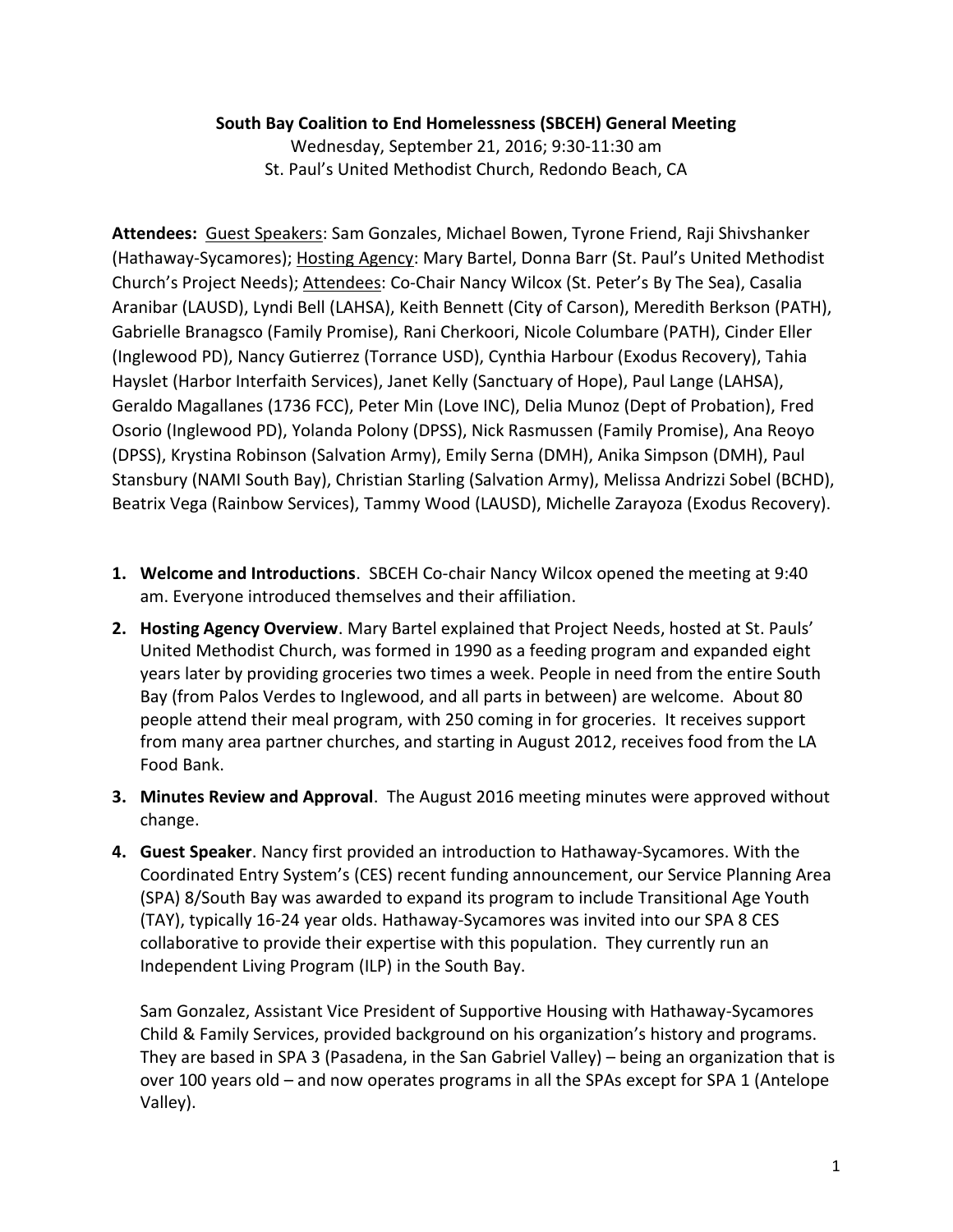The term TAY is used for primarily for funding, but this term does not capture the complicated system of services required for this age range. He felt the Youth Homeless Count results were "super low" compared to what agencies experience. TAY spend money to make themselves more presentable - camouflaging their homeless situation is one way they survive. There are 2,500 foster care youths existing the County's program each year, many who experience homelessness.

He went over each of their TAY programs. He explained that "AB12," which went into effect in 2012, extends federal foster care program eligibility care for up to age 21.

(Note: the remaining minutes are additional information he provided from his attached handouts.)

- a. Their core treatment philosophy, or "CINDR" (pronounced "Kind-R"), emphasizes their key principles: "C" for Client Focus/Driven Treatment; "I" for Individualized Treatment; "N" for Non-Punitive Treatment; "D" for Developmentally Appropriate Treatment; "R" for Relationship Based Treatment. Sam emphasized every principle is individuated for each program participant, with consistent supervision and oversight to ensure they are all upheld.
- b. The Transitional Independent Living Program (TILP). Referrals into this program which is a transitional program and not permanent housing - come from DCFS and Probation. A key eligibility requirement is that the candidate must be in foster care or probation after the age of 16. There is no rent so the focus is on teaching the participants life skills so they can live independently without the institutional structure of their previous living situation (e.g., group home). Sam is most proud that when clients graduate from this program, it is not the jobs nor housing they appreciate most, but the relationships with their case manage that they value at the end.
- c. Transitional Age Youth Community Mental Health Program (TAY-CMH). Participants can be living with their parents. The housing component makes this program more complicated, presenting potential roommate challenges and inappropriate behavior. Participants stay in master-leased houses blended within a community. Part of the instruction is helping them build relationships with the community.
- d. Participants in the Continuum of Care program can stay for up to 24 months, but before they reach the age of 24. They do not need to be "ILP" eligible, i.e., not in foster care after age 16.
- e. Hathaway-Sycamores is now providing services through the Youth CES. It was first piloted in Hollywood about a year ago and is now being scaled out in every SPA. It was noted landlord engagement was important to the success of this program. It will be a big challenge serving any youth experiencing homelessness since very few doors are open to them at this time. It was noted HUD is starting to focus on family and TAY homelessness, with additional funding anticipated in the coming years.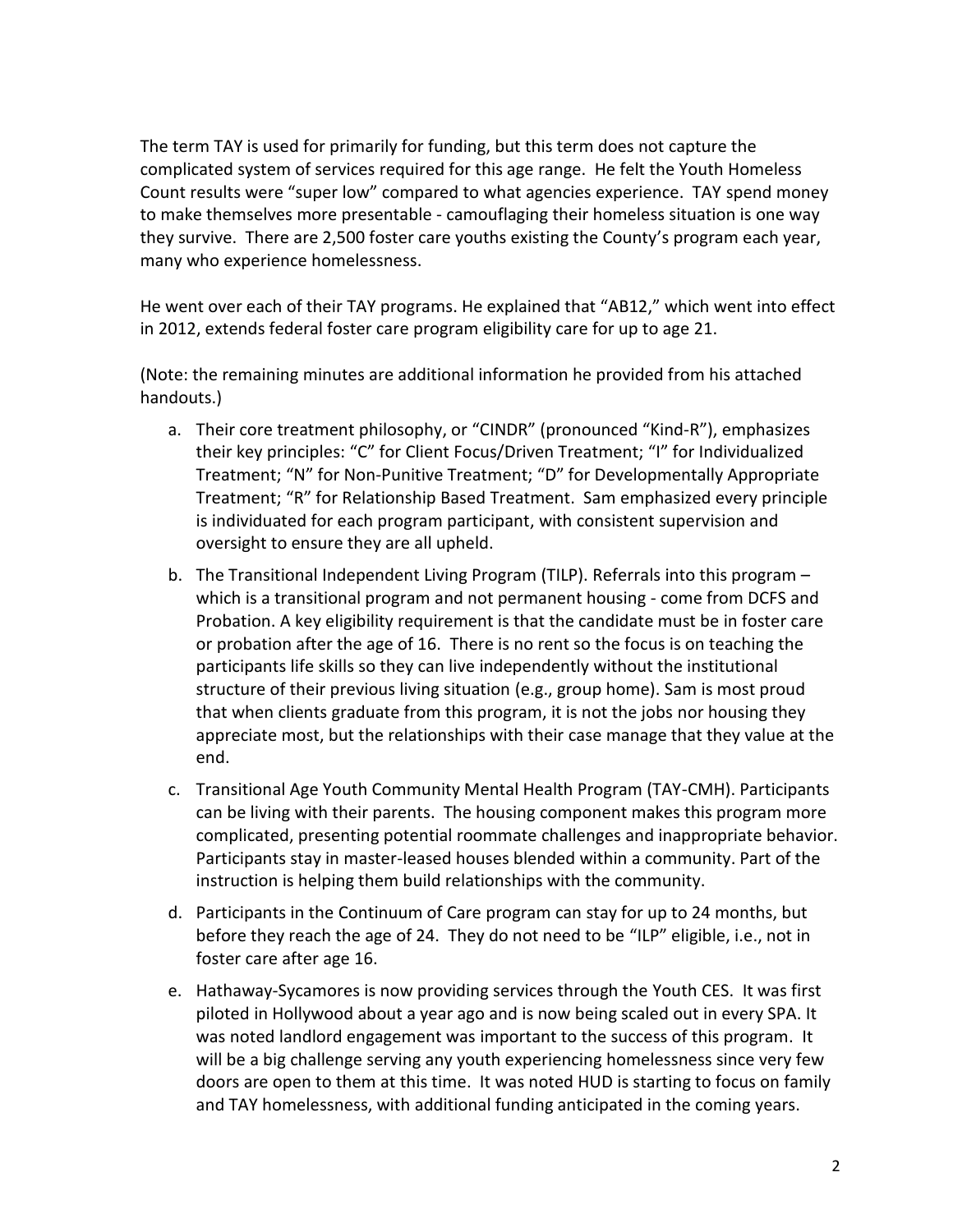- f. There are TAY-specific "full service partnerships" (FSP). In SPA 8, Star View and Mental Health America have such programs. FSPs are funded through the County Department of Mental Health to provide a full range of non-housing services to those with mental illness or emotional disturbances, that emphasis employment and education.
- g. All of Hathaway-Sycamore's staff, down to its maintenance staff, practices "traumainformed" care.
- h. Sam said measuring outcomes is more difficult with TAY. With a harm-reduction practice in place, their successes may be defined differently as compared with programs for other populations. Seeking housing "stability" is sometimes different than tracking how many participants are in "permanent housing."
- i. Potential clients can be referred to Carolyn Rascon, at [carolynrascon@hathaway](mailto:carolynrascon@hathaway-sycamores.org)[sycamores.org,](mailto:carolynrascon@hathaway-sycamores.org) 626-395-7100 x7911. TAY can also be referred to the Service Planning Area (SPA) 8's Youth lead, Tyrone Friend, at [tyronefriend@hathaway](mailto:tyronefriend@hathaway-sycamores.org)[sycamores.org,](mailto:tyronefriend@hathaway-sycamores.org) or 302-229-8413. He can conduct the CES common assessment tool for youth called the Next Step Tool (i.e., the VI-SPDAT for youth).
- j. Members in attendance shared anecdotes about there being several TAY that attend community colleges and local 4-year colleges, including students who sleep in their cars.
- **5. Advocacy Committee Report Back.** Advocacy's Chair Paul Stansbury brought up the City of Los Angeles' "HHH" ballot proposition to raise \$1.2 billion for supportive and affordable housing. A 2/3's majority is required, and he and Tahia Hayslet encouraged the Coalition to advocate for its passage. Paul mentioned the 17 state ballot initiatives and handed out a one-page reference on where to get more information on them. He also provided information from the National Alliance to End Homelessness entitled, "Mental Health Reform: A Key Component of Ending Homelessness." Written in July, it focuses on pending federal legislation influencing mental health reform including Senate S.2680/"Mental Health Reform Act of 2016," and House H.R. 2646/"Helping Families in Mental Health Crisis Act of 2016."

Janet Kelly said the need to get an accurate count of the youth in our area is critical. During next year's Youth Homeless Count, she said it was imperative counters have safe passage through known gang infested areas. Peter Min said law enforcement agencies have maps that identify such zones.

**6. Co-Chair's Report**. Nancy reported she continues to support various Los Angeles County Homeless Strategy community meetings. At a recent gathering, it was suggested provider agencies could be co-located in county departments to provide linkages to local area housing. The Los Angeles Homeless Services Authority recognized the limited staff capacity for such an idea, but will keep it on the table in event more funding is found to support it.